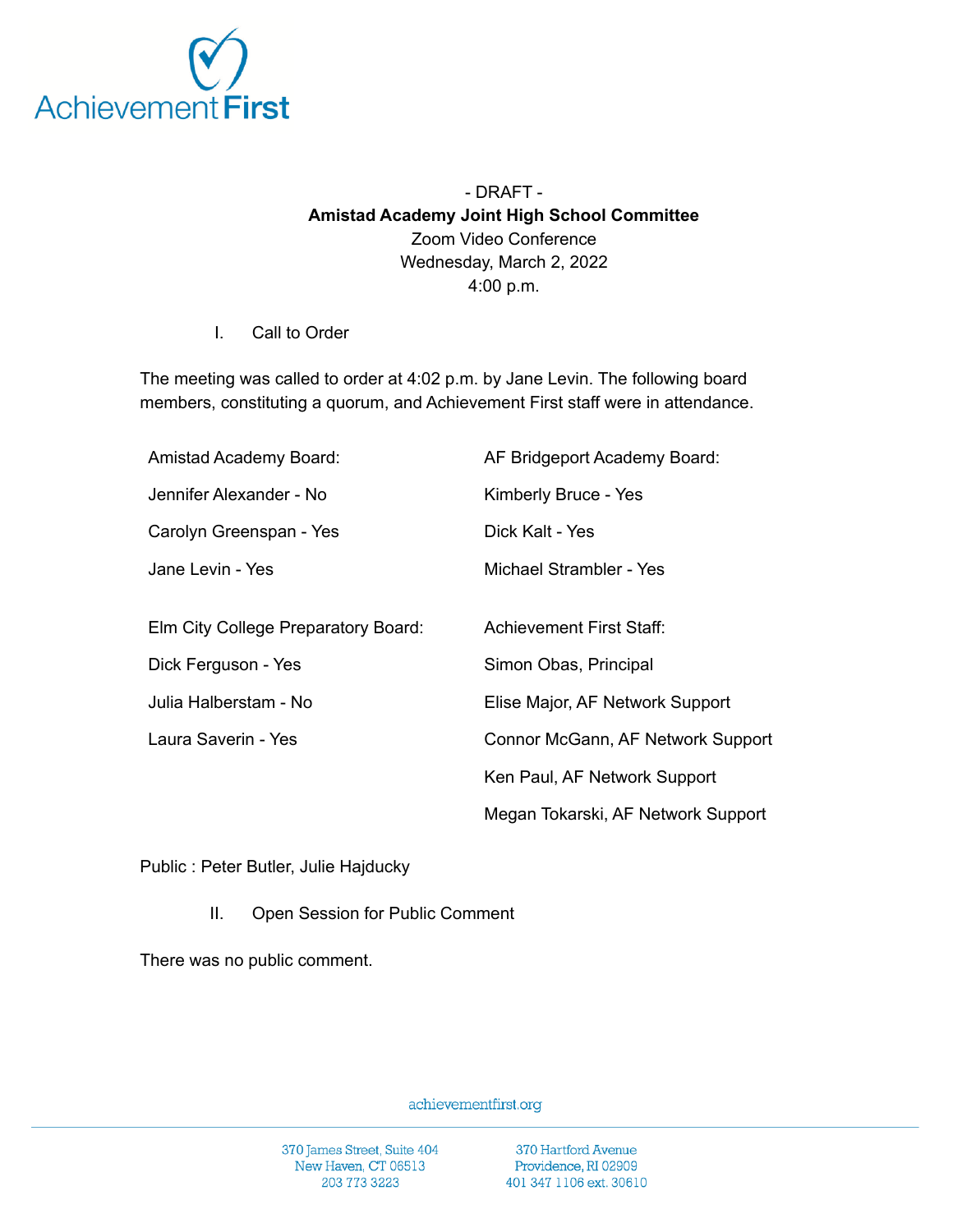

## III. Approve Meeting Minutes

RESOLVED, the Amistad Academy Joint High School Committee hereby approves the meeting minutes from January 19, 2022.

Motion by Dick Ferguson Seconded by Laura Saverin All in favor

- IV. Discussion and Possible Action
	- A. School Report

Simon Obas gave a Principal report about AF Amistad High. At the January 19, 2022 meeting, Mr. Obas reported the school was experiencing a daily average of approximately 12 adults out, but with a decrease in COVID cases and the loosening of quarantine policies, this number has gone down. AF Amistad High is still not fully hired, but staff have been able to provide coverage as needed. Mr. Obas is currently conducting one-on-one retention meetings with each staff member and anticipates higher-than-normal turnover heading into the 2022-23 school year, with many staff members seeking more money elsewhere, leaving the education profession in general, and/or moving out of state. AF Amistad High's full Leadership Team and most of the veteran staff members are planning to return next year, but there is more uncertainty among younger staff/those newer to the profession. In general, Mr. Obas said staff are eager for more information about the network's and school's vision and plan for the 2022-23 school year.

Readiness planning for the next school year has been delayed across the AF network, but Mr. Obas and the AF Amistad High Leadership Team recently kicked off some planning activities and will remain ready to adjust their plans as needed. Mr. Obas shared that one of the most exciting plans for the 2022-23 school year is a partnership with Southern Connecticut State University (SCSU) to give AF Amistad High juniors and seniors the opportunity to take SCSU courses and earn college credit either by going on campus and/or through AF Amistad High teachers getting certified to teach SCSU courses. The logistics of the partnership, such as scheduling and transportation, are still being worked out.

Mr. Obas reported that the possible ending of the mask mandate in schools has been a "hot topic" among students and staff. The majority of AF Amistad High staff are in favor of keeping the mask mandate, which currently remains in place for all New Haven Public

achievementfirst.org

370 James Street, Suite 404 New Haven, CT 06513 203 773 3223

370 Hartford Avenue Providence, RI 02909 401 347 1106 ext. 30610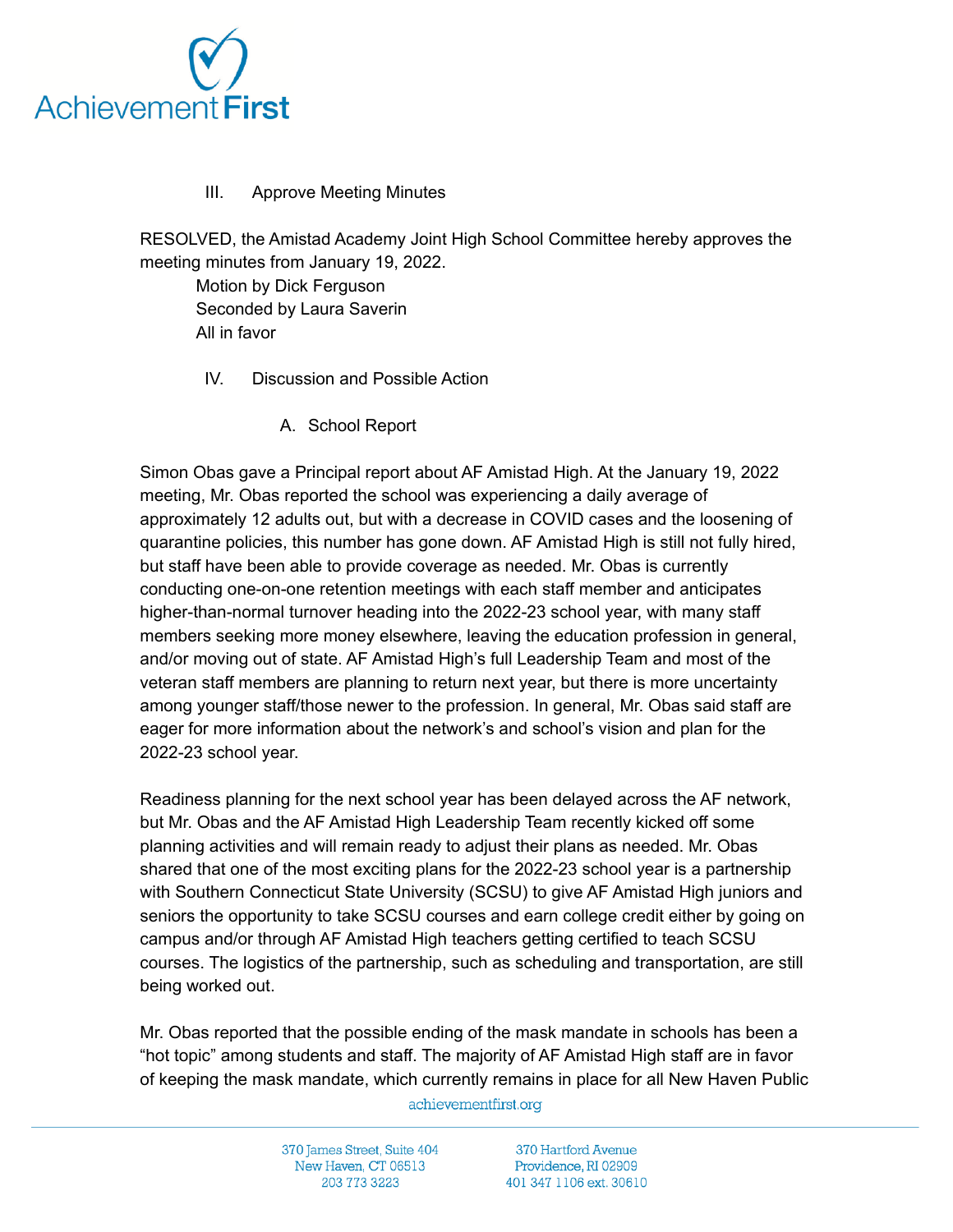

Schools (NHPS) through at least the end of March. If NHPS drops the mask mandate at the end of the month, AF Amistad High will have to decide whether or not to follow suit. Mr. Obas said they do not know how many students are vaccinated, and he is not sure if they can request that information, but it would be helpful to inform future decisions about masks.

Jane Levin asked how students are adjusting after 1.5 years of remote/hybrid learning. Mr. Obas said it varies significantly by student, and the staff are still working to assess the full impact on students. In general, upperclassmen have adjusted better than freshmen and sophomores. Sports and extracurricular clubs are happening at AF Amistad High, and the school recently resumed larger, school-wide activities/gatherings.

AF Amistad High's seniors are entering into college decision season, and college counselors are conducting one-on-one meetings with seniors and their families to discuss where they will attend college. After that process is complete, college counselors will launch the college process with the junior class. AF Amistad High is working on some changes for the 2022-23 school year to make the work of the college counselors more sustainable, such as incorporating the writing of students' personal statements for college applications into the school's ELA coursework.

B. Financial Report

Laura Saverin reviewed AF Amistad High's year-to-date financial statement through January 31, 2022, reporting that the financials have not changed significantly since the November 30, 2021 financial statement. The school is projected to break even at fiscal year end. Ms. Saverin called attention to a significant increase in the insurance line item and more onboarding expenses than budgeted for things like fingerprinting and office supplies. She also noted that the contingency line item was increased using surplus with the hope that AF Amistad High might be able to hire for some of the outstanding open positions.

RESOLVED, the Amistad Academy Joint High School Committee hereby approves the financial report as presented.

Motion by Dick Kalt Seconded by Dick Ferguson All in favor

achievementfirst.org

370 Hartford Avenue Providence, RI 02909 401 347 1106 ext. 30610